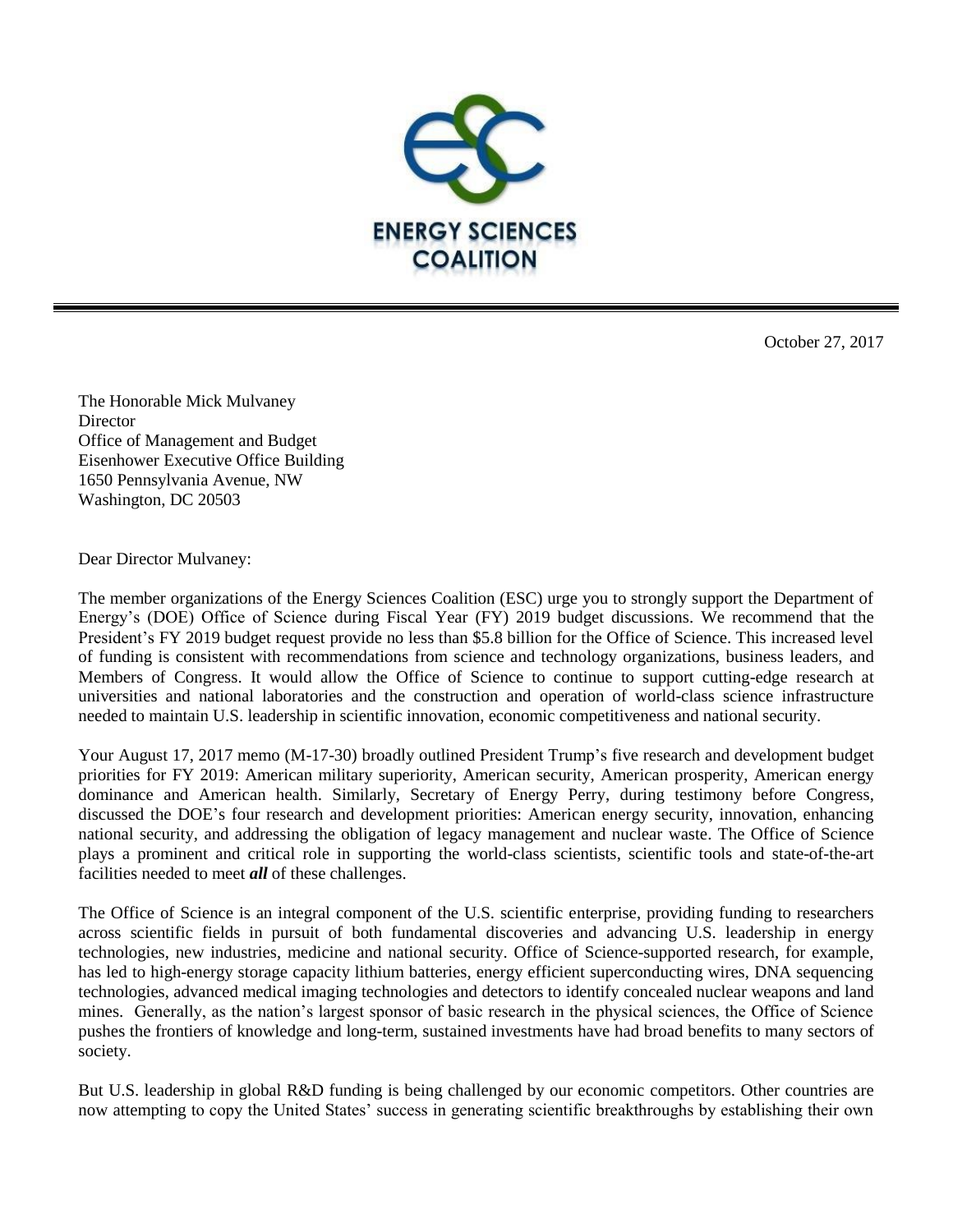network of national laboratories and research universities, which has long been a strength of the U.S. research and innovation ecosystem. While the Office of Science has built and maintains a unique collection of large-scale user facilities – including supercomputers, advanced x-ray light sources, and accelerators – that more than 32,000 researchers from academia, industry and government laboratories rely on, nations such as China, Japan, Germany, France, Brazil, Sweden and Switzerland are building or updating their own world-class facilities. Our competitors' increased investments make the next great technological breakthrough increasingly likely to occur outside the U.S. For example, a recent report titled *[U.S. Leadership in High Performance Computing](https://www.nitrd.gov/nitrdgroups/images/b/b4/NSA_DOE_HPC_TechMeetingReport.pdf)* (HPC), authored by experts from DOE, the National Security Agency (NSA), the National Science Foundation (NSF) and other federal agencies, indicates that without significant U.S. investment, China is extremely likely to become the world leader in supercomputing as early as 2020. This is not only a national security risk but also an economic risk given the HPC needs of high-tech manufacturing. If the U.S. does not continue to show leadership in funding high-risk, long- term research and invest in the most advanced scientific tools and facilities, which attract and retain the best minds and talent from around the U.S. and the world, the next wave of technological advances will occur elsewhere and contribute to other countries' innovation enterprises.

Office of Science facilities also offer the National Nuclear Security Administration (NNSA), Department of Defense (DOD), Department of Homeland Security and Intelligence Agency researchers unique capabilities necessary to advance a broad range of national security applications, aligning with the Administration's American security and military superiority priorities. NNSA scientists, for example, rely on Office of Science facilities to understand the material properties of an aging nuclear weapons stockpile and how to harden electronic components against radiation. Additionally, Office of Science-supported research has helped develop lighter, stronger armor for our soldiers; increased the electric grid's resilience to cyber attacks; and improved our ability to detect nuclear and radiological smuggling at our borders.

Finally, your August 2017 memo acknowledged a widely shared goal of preparing a "future-focused workforce." The Office of Science is a leader in preparing the next generation of American scientific and engineering talent, supporting approximately 22,000 Ph.D. scientists, engineers, graduate students, undergraduates and technical personnel at more than 300 academic institutions across the entire country.

We recognize the challenges presented by a constrained federal budget. However, robust funding for the Office of Science is essential to our nation's national security, energy security, scientific leadership and economic prosperity. We urge the Administration's strong support for it.

Thank you for your consideration of our views.

Sincerely,

Contacts: Christopher Carter Leland Cogliani Co-chair Co-chair 703-283-0325 202-289-7475

[Carter.Chrisc@gmail.com](file:///C:/Users/lcogliani/AppData/Local/Microsoft/Windows/Temporary%20Internet%20Files/Content.Outlook/GSICP3AY/Carter.Chrisc@gmail.com) [Leland@lewis-burke.com](mailto:Leland@lewis-burke.com)

*The Energy Sciences Coalition (ESC) is a broad-based coalition of organizations representing scientists, engineers and mathematicians in universities, industry and national laboratories who are committed to supporting and advancing the scientific research programs of the U.S. Department of Energy (DOE), and in particular, the DOE Office of Science.*